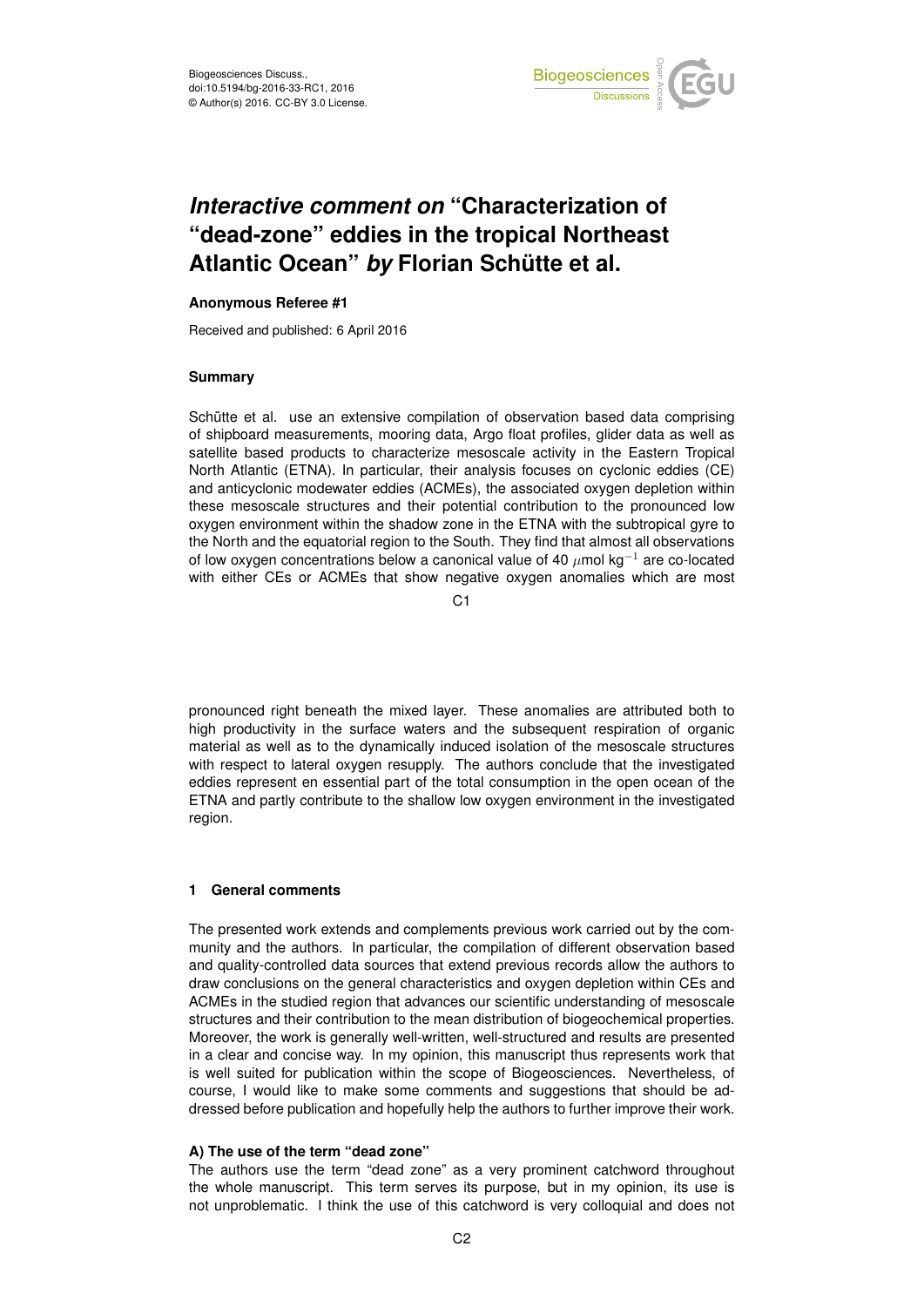acknowledge our scientific understanding of hypoxic environments that still provide habitats to specifically adapted species. Thus, it might potentially lead to premature interpretations and misunderstandings. To avoid these challenges, my suggestion is that the authors concentrate on phrasings such as "anoxic" and "hypoxic" and do not use "dead zone" in this context. If this term is used, it needs to be motivated, most importantly, but also discussed in the introduction in a more differentiated manner and the difficulties involved with interpreting such a catchphrase need to be appropriately addressed. In addition to specifically adapted species making use of these environments, marine organisms experience a highly non-linear sensitivity to low oxygen concentration and thresholds for hypoxia vary greatly among marine taxa (Keeling et al. 2010, Vaquer-Sunyer and Duarte 2008). A more elaborate motivation and differentiated discussion of the term can for example be found in the introduction of the review paper by Keeling et al. (2010) (see References at the end).

# **B) Quantification, Significance, Relevance and Implications**

In my opinion, the presentation of some results in the current manuscript could be strengthened by clarifying certain paragraphs, putting results into a broader context and touch upon the relevance and potential implications of this work for other studies and concepts. Putting the results into a broader context can help a non-expert in mesoscale oxygen dynamics to better understand the relevance of this work. Reviewing some parts of the draft could add to the work presented here. Even though this is a major comment, let me get a little bit more specific here, to better convey my request:

### Page 1, Line 24:

"increased consumption within these eddies represents an essential part of the total consumption. . .". First of all, I think that this specific sentence of the abstract could benefit from some quantification. Second, in the discussion (Page 11, Line 18) you

C3

present the results from your budget analysis of the SOMZ oxygen consumption, stating that mesoscale structures contribute to about 6% of the observed low oxygen distribution. Even though this value is probably underestimating the total effect, as you argue in your work, 6% is not an essential part, in my opinion (please correct me if I misunderstood the line of argumentation). I think it's important that these paragraphs (abstract, discussion and conclusion) reflect each other and causal conclusions are drawn and described in a way that numbers and descriptions add up to the whole picture, even if this means being careful with catchwords such as "essential" or "significant". (Wouldn't a phrasing such as "the investigated contribution of mesoscale eddies only amounts to 6% of the observed low oxygen in the SOMZ. This value, though, is very likely to be underestimated due to. . ." also reflect the results but be more consistent when comparing the numerical and descriptive presentation?)

### Page 8, Lines 20-21:

Can these estimates of oxygen consumption be put into the context of other observations, studies or estimates? How do these values in general compare with available estimates of average oxygen consumption? Are the results presented in the order of magnitude that the authors expected them to be, or is the effect stronger/weaker than what the authors expected? The way the results are presented here makes it hard for the reader to understand the magnitude of the mesoscale effect. Providing more context and comparisons would really help here.

#### Page 11, Lines 8-26:

This is a very important part of your work. I think it could be strengthened by re-phrasing some parts, putting the numbers into a broader context by providing comparisons that help the reader to better understand the magnitude of the discussed effects, and consistently present these findings in the abstract and conclusions (see comment above). I think this budget estimation is a central part of your work and very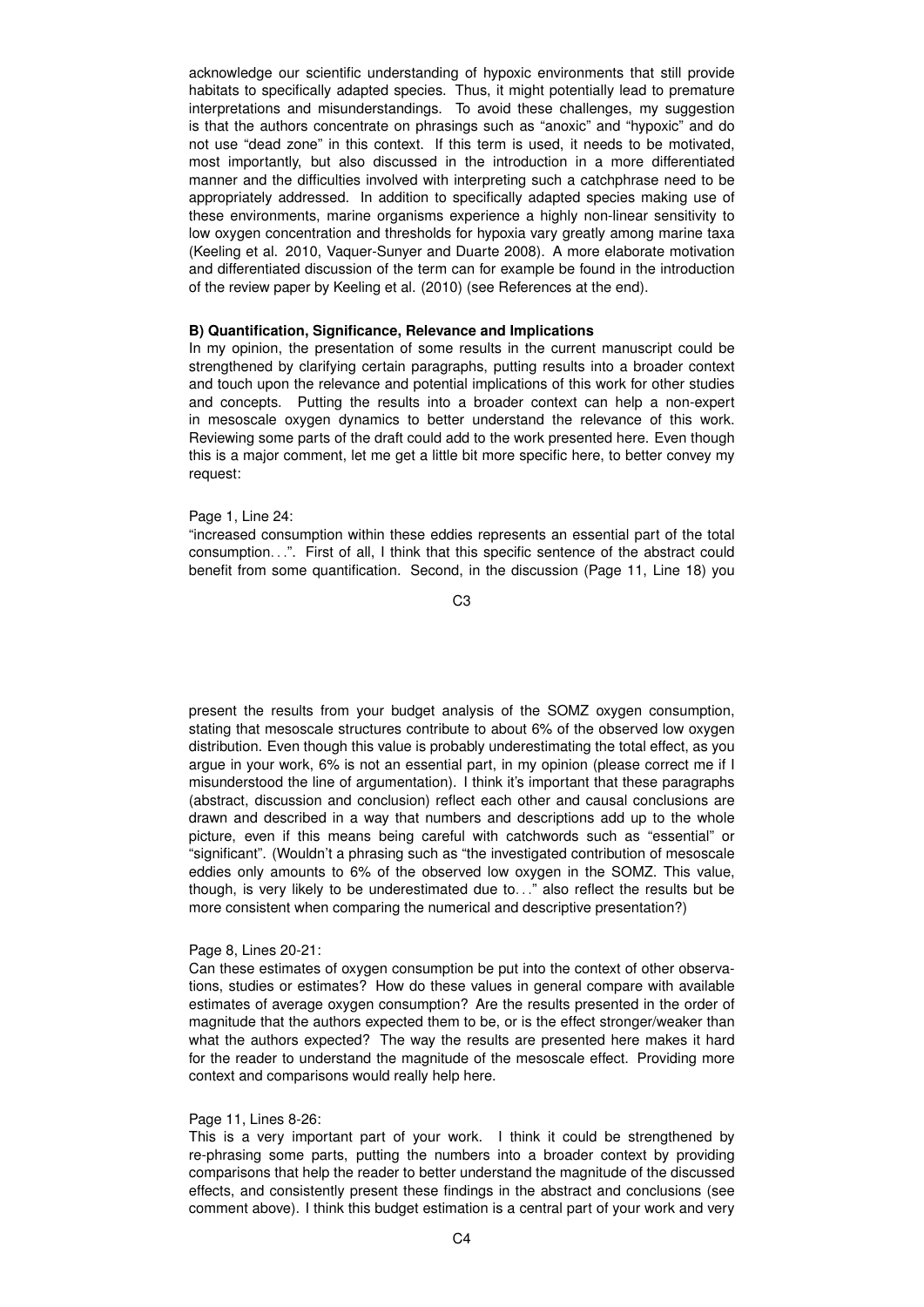well motivated on page 2 (lines 39-40), thus, in my opinion, it should be mentioned in the conclusions and the abstract. Please note the technical comments below to correct errors in this paragraph that, unfortunately, hinder the clear communication of these results.

Last but not least, your work naturally has implications for the nitrogen cycle. I am aware of some of the co-authors having submitted a manuscript on this issue as well (Karstensen et al. 2016). Nevertheless, I think it might help to at least mention some of the major implications for the nitrogen cycling within these mesoscale structures and the whole investigated region. Interested readers of this work might expect the authors to at least touch upon this or refer to the relevant literature.

# **2 Specific comments**

# **A) Chosen threshold of 40** µ**mol kg**−<sup>1</sup>

Given a more differentiated discussion of the term "dead zone" (see comment above), can the authors elaborate on why they chose the specific threshold of 40  $\mu$ mol kg<sup>-1</sup> and whether and how they would expect their results to change when choosing, e.g. a higher threshold (e.g. 60  $\mu$ mol kg<sup>-1</sup> as mentioned in Keeling et al. 2010)? Would that significantly change the number of eddies considered as "low oxygen eddies" and thus increase the investigated sample or even strengthen the results?

## **B) Physical contribution to the observed anomalies**

In the abstract, the authors state that the most pronounced oxygen anomalies are found right beneath the mixed layer and that this signal has been attributed to a combination of high productivity in the eddies' surface waters and the isolation of their

C5

cores with respect to oxygen resupply. I do agree on this reasoning. However, I would like to mention an additional effect that has not been discussed in the manuscript and potentially plays a role here. The mere fact that the strongest anomalies are found at the base of the mixed layer hints at a pure physical contribution to the observed anomalies. Since density structures are shifted within the investigated eddies, this results in shifting the oxycline (i.e. shifting the isopycnals) and thus creating an oxygen anomaly that is of pure physical origin. If this is the case, can the author at least discuss the contribution of this mechanism on the observed concentrations, and if possible comment on the strength of this effect?

#### **C) Preconditioning through coastal environment**

The presented apparent oxygen utilization rates range from about 0.1 (CEs) to 0.2 (ACMEs)  $\mu$ mol kg<sup>-1</sup> d<sup>-1</sup>. Even if the mesoscale structures are completely isolated and propagate offshore for, let's say, 2 months, this results in a oxygen decrease of only 12  $\mu$ mol kg<sup>-1</sup> compared to its initial oxygen concentration. It seems thus very challenging for this mechanism alone to cause "dead zone" eddies. I think it is important to note somewhere that not only do enhanced productivity in the mesoscale structures and their physical isolation cause these very low oxygen eddies, but that there is a substantial contribution to the generation of these structures from the coastal environment, where most of them originate from. The above mentioned oxygen consumption alone would never be strong enough to result in a "dead zone" eddy, if it hadn't evolved from waters already low in oxygen along the upwelling region. I think this preconditioning is an important piece of the whole picture and should be briefly discussed somewhere.

# **D) The use of the term "accuracy" (Page 4, Lines 13, 17, 20 and 25)**

The use of the term "accuracy" in the discussed context on page 4 confused me. To my knowledge, this term refers to the closeness of a measurement to a standard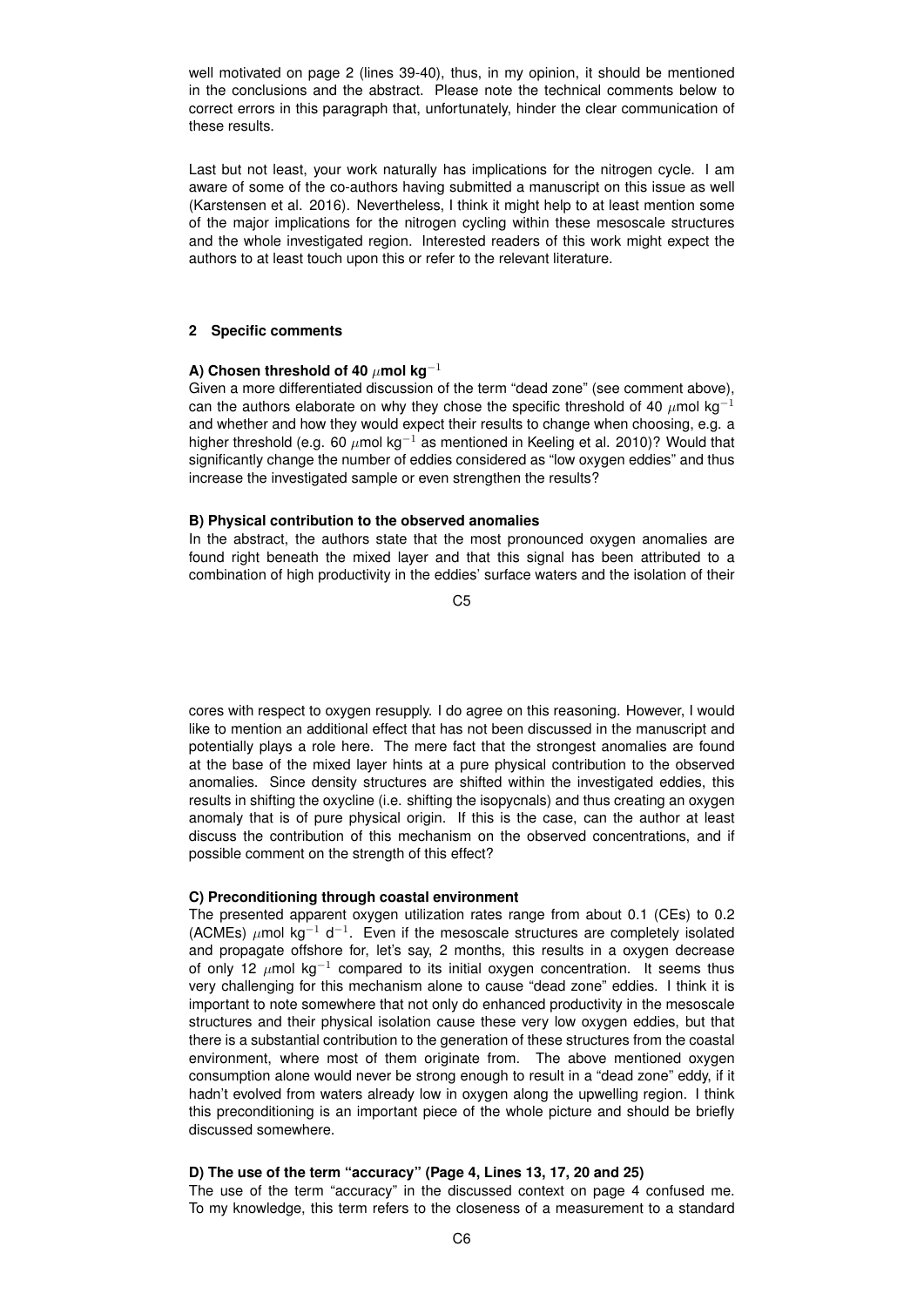or known value with "high accuracy" referring to "close measurements" and "low accuracy" describing rather poor measurement results. In general, one thus aims at high accuracies when observing natural phenomena and comparing to standard values. Here, the authors argue that the measurement methods have a rather high accuracy, but then state very low absolute values. Since the authors are describing measurement errors in the corresponding paragraph, I suggest they at least consider re-phrasing the sentences to ease the reader's understanding (e.g. using the term measurement error). I am glad to learn something about the correct use of the term "accuracy", in case I am wrong here.

### **E) Discussion of other mesoscale features (anticyclonic eddies)**

On page 4 (line 30), the authors mention that their work also includes anticyclonic eddies. This eddy type is however not mentioned again. Even though I understand that the oxygen dynamics in eddies are strongly asymmetric between cyclonic and anticyclonic eddies, I wonder whether there is a compensating effect of anticyclonic eddies that stronger ventilate the water column. Could the authors elaborate on this, and maybe include a very brief comment on this in the manuscript?

### **F) Figure 7 and Figure 9:**

As I understand, Figure 7 depicts mean profiles of apparent oxygen utilization of all eddies derived from the corresponding initial and actual oxygen profiles assuming a linear oxygen consumption (correct me if I am wrong). According to the corresponding figure caption of Figure 9, this figure shows the same property ( $\mu$ mol kg $^{-1}$  yr $^{-1}$  instead of  $\mu$ mol kg<sup>-1</sup> d<sup>-1</sup> in Fig. 7). This confused me because the magnitude shown in these two figures does not compare well. Can the authors comment on the difference between the two figures, if necessary elaborate on the corresponding text (Page 11, Lines 2-4) to better differentiate between the two results and maybe adjust the figure captions to help the reader understand their difference?

C<sub>7</sub>

## **3 Technical corrections and minor issues**

What follows is a list of minor technicalities and other issues I noticed while reviewing. I kindly ask the authors to correct typos and misspellings, reply to my questions and at least consider suggestions and comments on the (re-)phrasing of some sentences that might help to improve the reader's understanding.

Page 1, Lines 24-25: consumption of what?

## Page 2, Line 28: consumption of what?

Page 3, Line 4: The use of "However" in this sentence is rather confusing since it doesn't contrast to what has been said before. Suggestion: "Due to the absence of other ventilation pathways in this zone, the influence of "dead-zone" eddies on the shallow oxygen minimum budget may be important and a closer examination worth the effort."

Page 3, Lines 10-11: As mentioned above, the mere fact that the density structure changes within these structures might add a purely physical contribution to the observed anomalies. Thus, it is not only due to biogeochemical processes that the anomalies are strongest at 100m depth, but rather due to a combination of both a purely physical displacement of the oxycline and biogeochemical processes in the water column above. This sentence should be re-phrased.

Page 3, Line 35: as THE last modification

Page 4, Line 27: as A final result

Page 4, Line 41: provided BY (phrasing of sentence is rather confusing)